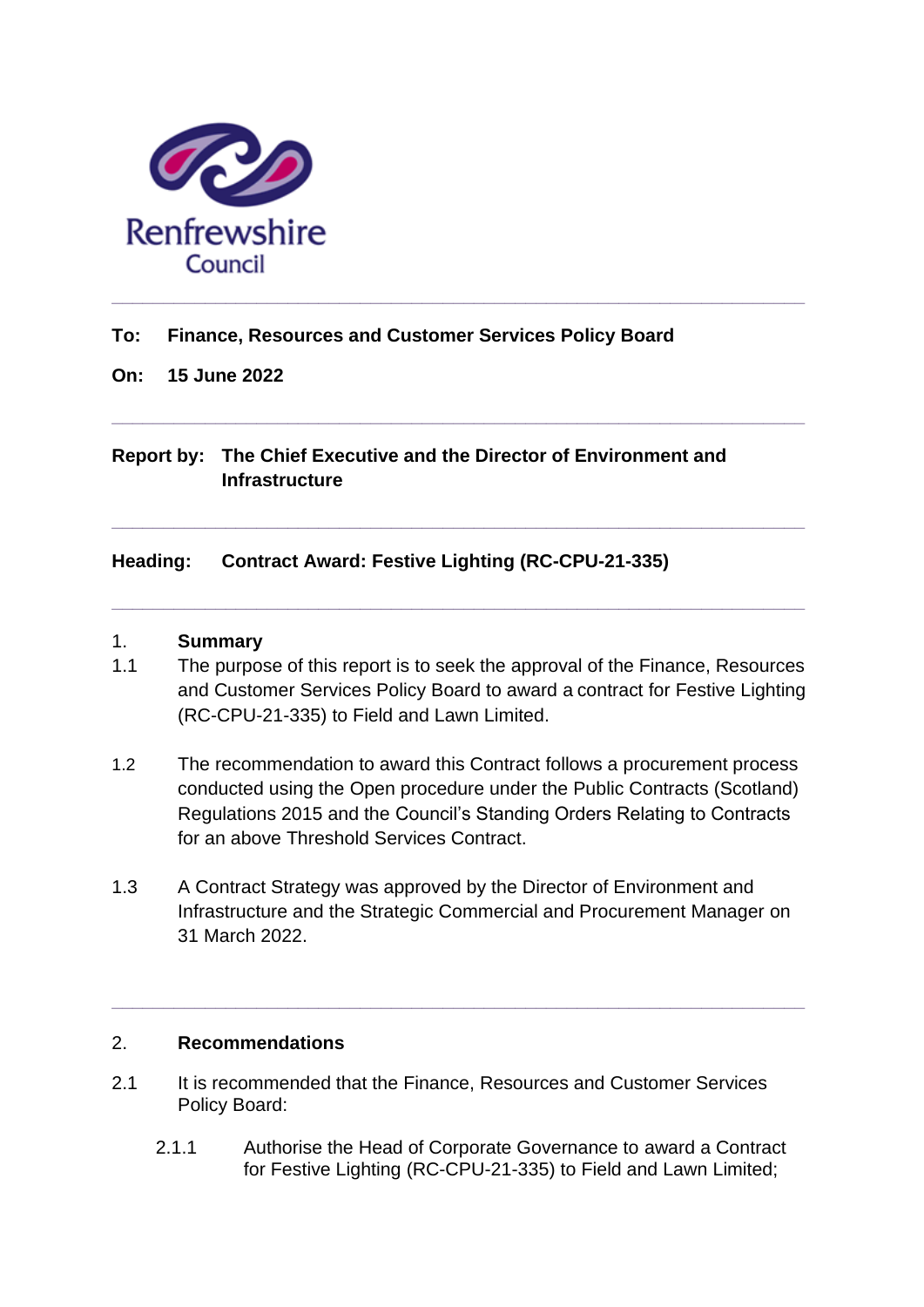- 2.1.2 For the *service period* of three (3) years with the Council having the option to extend the *service period* for up to 12 months, subject to contract performance. The anticipated *starting date* is 26 September 2022. The actual *starting date* will be confirmed in the Council's Letter of Acceptance to Field and Lawn Limited.
- 2.1.3 Authorise up to a maximum contract value of £650,000.00 excluding VAT plus an additional £80,000 excluding VAT to cover remeasurable works for the four (4) year *service period.*

### 3. **Background**

3.1 The Council requires a contract with a suitably qualified and experienced Contractor to provide the storage, repair, maintenance, timely erection and de-erection of the Council's Festive Lights.

\_\_\_\_\_\_\_\_\_\_\_\_\_\_\_\_\_\_\_\_\_\_\_\_\_\_\_\_\_\_\_\_\_\_\_\_\_\_\_\_\_\_\_\_\_\_\_\_\_\_\_\_\_\_\_\_\_

- 3. 2 A contract notice for this tender was dispatched to Find a Tender Service via the Public Contract Scotland advertising portal on 31 March 2022 and the tender documentation available for downloading from the Public Contract Scotland – Tender platform on this date.
- 3.3 During the live tendering period, eight (8) organisations expressed an interest in the Contract. By the closing date set for return of electronic tenders of 12 noon on Tuesday 3 May 2022, three (3) organisations (tenderers) had submitted a response.
- 3.4 The three (3) tender submissions received, each contained a completed Single Procurement Document (SPD) as required by the Invitation to Tender and these were evaluated against the pre-determined set of criteria in the Single Procurement Document (SPD) by representatives from the following Council services: Environment & Infrastructure, the Corporate Procurement Unit, Corporate Risk and Corporate Health and Safety.
- 3.5 All three (3) tenderer submissions confirmed they met the requirements of the SPD and progressed to evaluation against the published Award Criteria of 30% Quality / 70% Price. During the evaluation one (1) tender submission was rejected due to their tender submission exceeding the limit stated for fee percentages. The Invitation to Tender stipulated that Tenderers who tendered a fee percentage in excess of this limit would have their bid rejected. One (1) tenderer withdrew their tender submission.
- 3.6 The scores relative to the Award Criteria for the one (1) remaining organisation that provided a Tender Submission are noted below: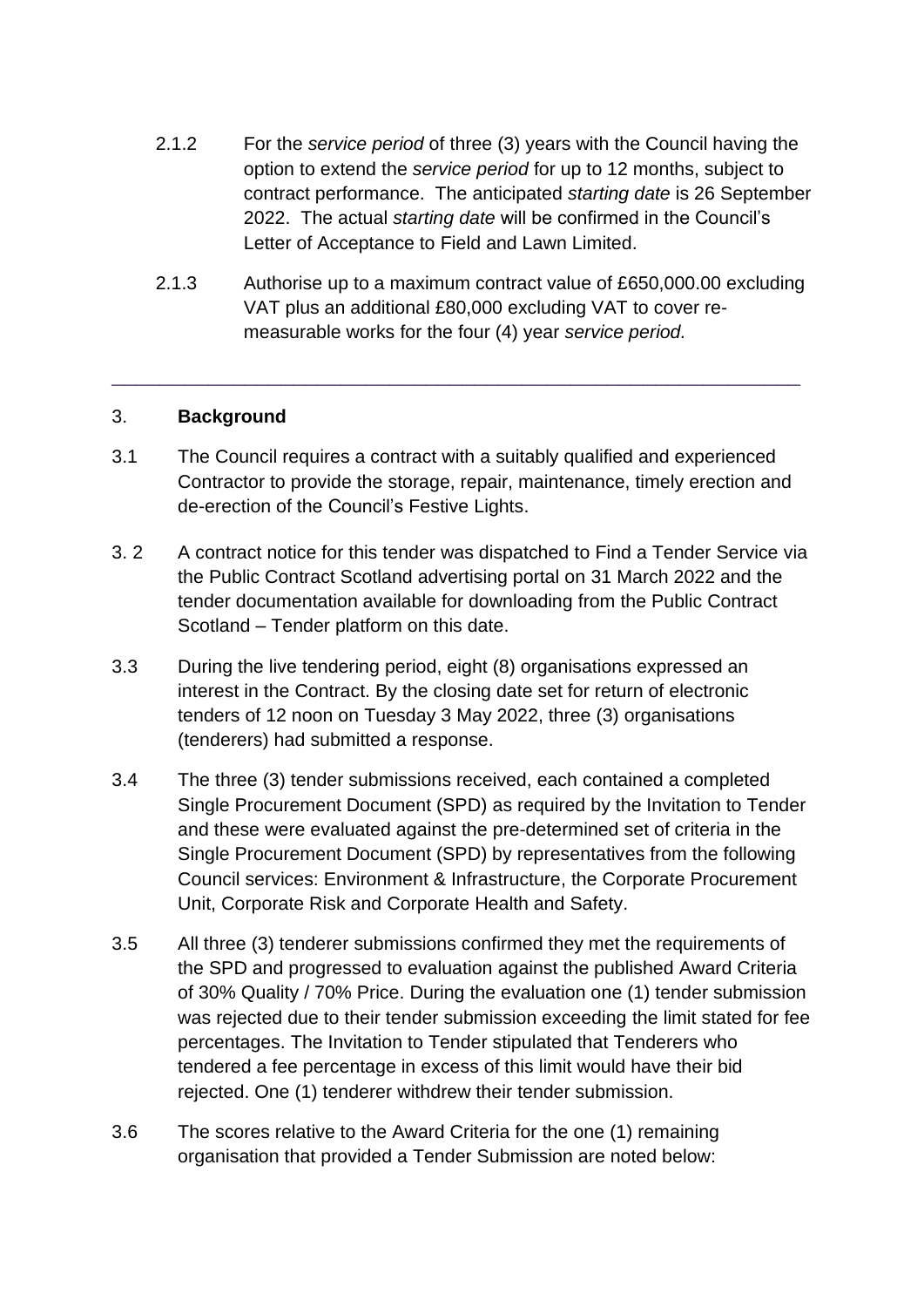|                            | <b>Quality Price</b> |                             | <b>Total</b> |
|----------------------------|----------------------|-----------------------------|--------------|
|                            |                      | $(30\%)$ $(70\%)$ $(100\%)$ |              |
| 1   Field and Lawn Limited | 29.50                | 70.00                       | 100.00       |

- 3.7 The contract is formed from NEC3 Term Service Short Contract April 2013 with **7** Clauses.
- 3.8 Community Benefits were requested as part of the procurement process and Field and Lawn Limited have committed to the following Community Benefits.

| <b>Community Benefit Description</b>             | No of People / Activity |  |
|--------------------------------------------------|-------------------------|--|
| <b>Financial Support for a Community Project</b> |                         |  |
| Non financial support for a Community Project    |                         |  |

3.9 The tender submission from Field and Lawn Limited is considered the most economically advantageous.

**\_\_\_\_\_\_\_\_\_\_\_\_\_\_\_\_\_\_\_\_\_\_\_\_\_\_\_\_\_\_\_\_\_\_\_\_\_\_\_\_\_\_\_\_\_\_\_\_\_\_\_\_\_\_\_\_\_\_\_\_\_\_\_\_\_\_\_**

### **Implications of the Report**

### 1. **Financial**

The costs for this Contract will be met by the Environment and Infrastructures Revenue budget.

2. **HR & Organisational Development** None

### 3. **Community/Council Planning**

Reshaping our place, our economy and our future - the services proposed will support the delivery of this outcome.

### 4. **Legal**

The procurement of this Services Contract has been conducted as an above Threshold Open Procedure in accordance with the Public Contracts (Scotland) Regulations 2015 and Renfrewshire Council's Standing Orders Relating to Contracts.

### 5. **Property/Assets**

All features and fittings remain the property of Renfrewshire Council.

6. **Information Technology** None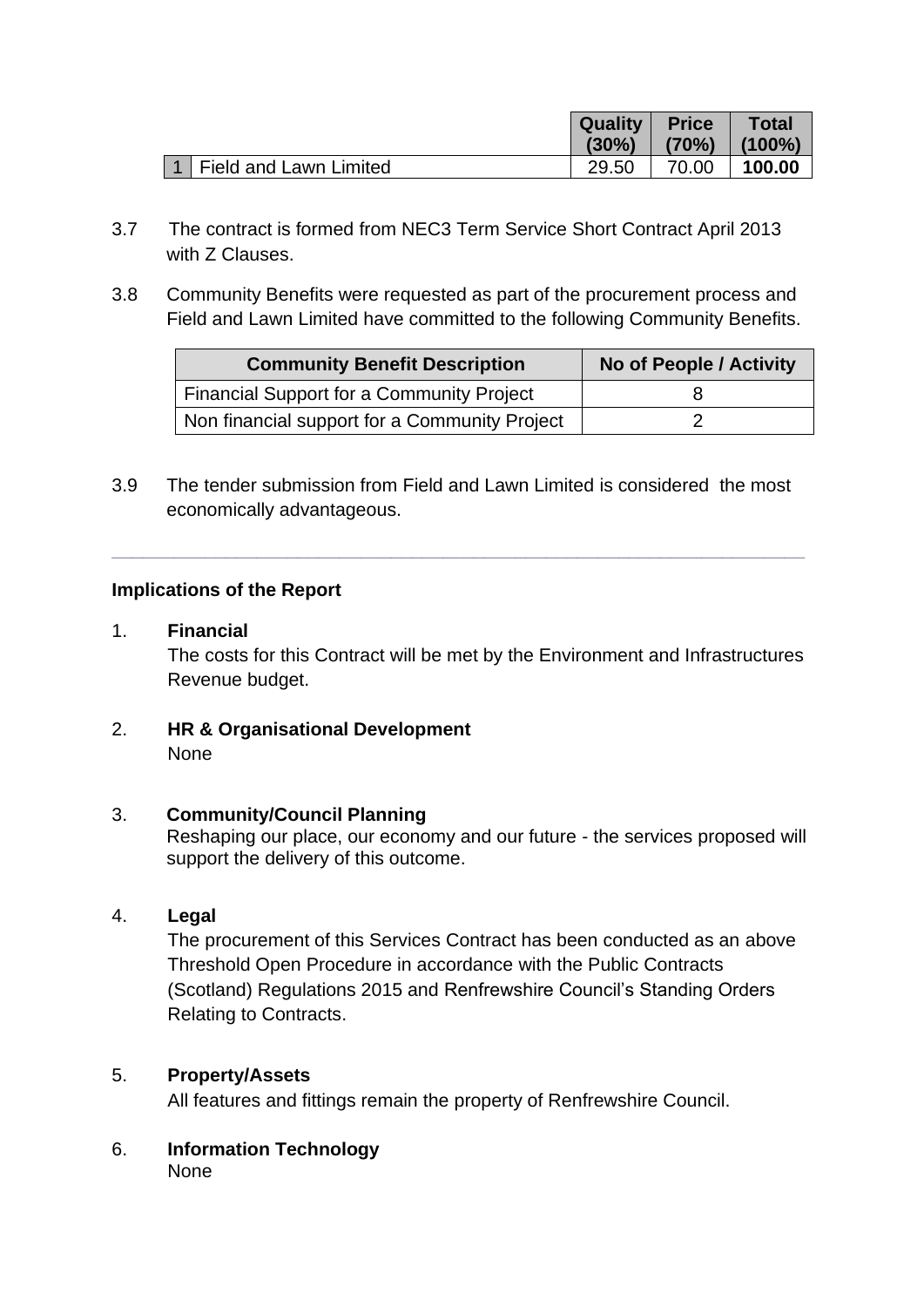# 7. **Equality & Human Rights**

The Recommendations contained within this report have been assessed in relation to their impact on equalities and human rights. No negative impacts on equality groups or potential for infringement of individuals' human rights have been identified arising from the recommendations contained in the report because for example it is for noting only. If required following implementation, the actual impact of the recommendations and the mitigating actions will be reviewed and monitored, and the results of the assessment will be published on the Council's website.

## 8. **Health & Safety**

Field and Lawn Limited's health and safety submission has been evaluated by Renfrewshire Council's Health and Safety section. Field and Lawn Limited has met the minimum requirements regarding health & safety.

## 9. **Procurement**

The procurement procedures outlined within this report shall ensure that the Council meets its statutory requirements in respect of procurement procedures, efficiency and modern Government.

### 10. **Risk**

Field and Lawn Limited's insurances have been assessed and evaluated to confirm that they have met the minimum requirements regarding insurable risk.

## 11. **Privacy Impact**

No Privacy Impact implications have been identified or are anticipated.

### 12. **Cosla Policy Position**

No COSLA Policy implications have arisen or are anticipated.

### 13*.* **Climate Risk**

The level of impact associated with provision of this service has been assessed using the Scottish Government Sustainability Test and is considered to be low risk.

\_\_\_\_\_\_\_\_\_\_\_\_\_\_\_\_\_\_\_\_\_\_\_\_\_\_\_\_\_\_\_\_\_\_\_\_\_\_\_\_\_\_\_\_\_\_\_\_\_\_\_\_\_\_\_\_\_

## **List of Background Papers**

**None**